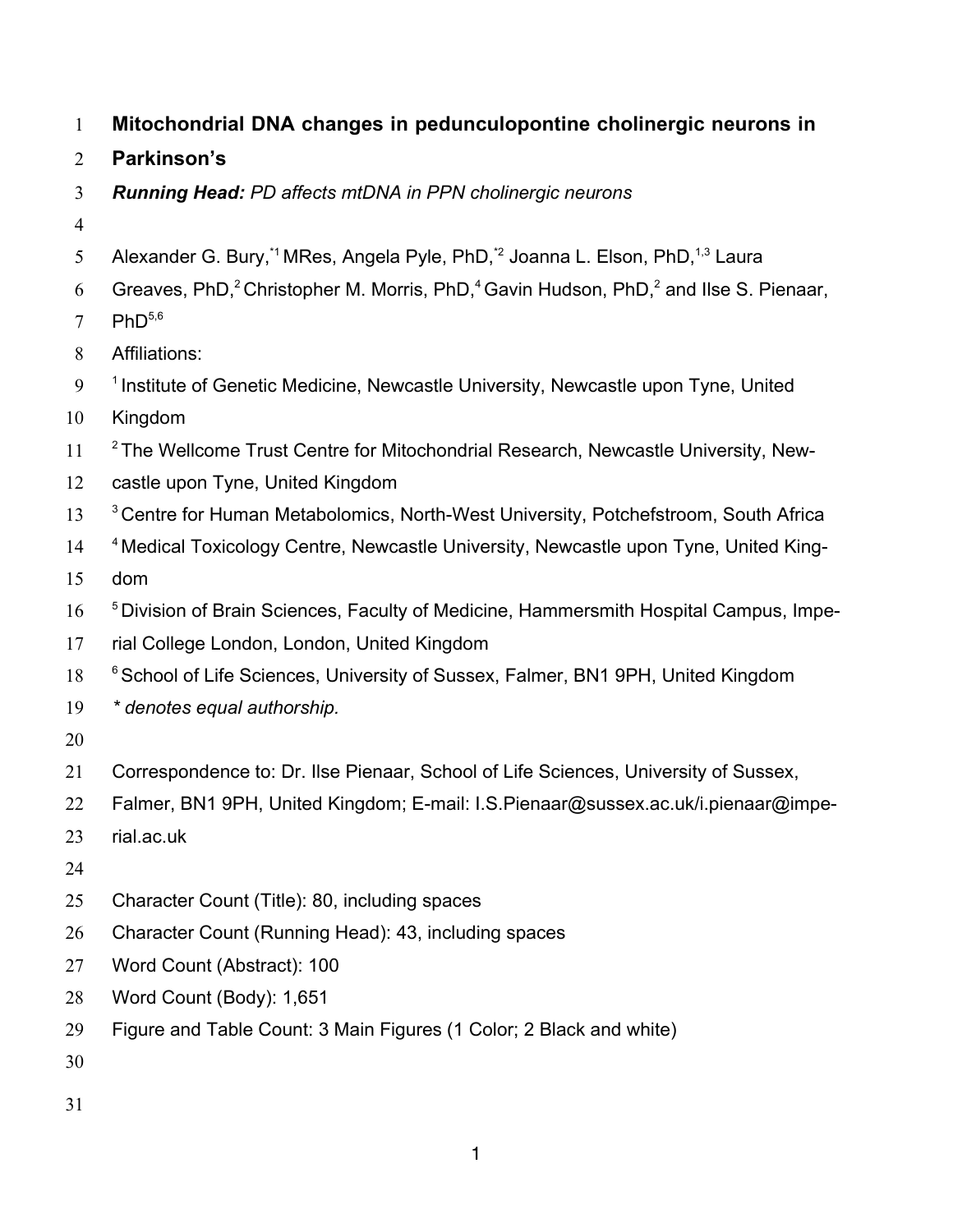# **ABSTRACT**

| 33 | In Parkinson's disease (PD), mitochondrial dysfunction associates with nigral dopamin-    |
|----|-------------------------------------------------------------------------------------------|
| 34 | ergic neuronal loss. Cholinergic neuronal loss co-occurs, particularly within a brainstem |
| 35 | structure, the pedunculopontine nucleus (PPN). We isolated single cholinergic neurons     |
| 36 | from post-mortem PPNs of aged controls and PD patients. Mitochondrial DNA (mtDNA)         |
| 37 | copy number and mtDNA deletions were increased significantly in PD patients com-          |
| 38 | pared to controls. Furthermore, compared to controls the PD patients had significantly    |
| 39 | more PPN cholinergic neurons containing mtDNA deletion levels exceeding 60%, a            |
| 40 | level associated with deleterious effects on oxidative phosphorylation. The current re-   |
| 41 | sults differ from studies reporting mtDNA depletion in nigral dopaminergic neurons of     |
| 42 | PD patients.                                                                              |
| 43 |                                                                                           |
| 44 |                                                                                           |
| 45 |                                                                                           |
| 46 |                                                                                           |
| 47 |                                                                                           |
| 48 |                                                                                           |
| 49 |                                                                                           |
| 50 |                                                                                           |
| 51 |                                                                                           |
| 52 |                                                                                           |
| 53 |                                                                                           |
| 54 |                                                                                           |
|    |                                                                                           |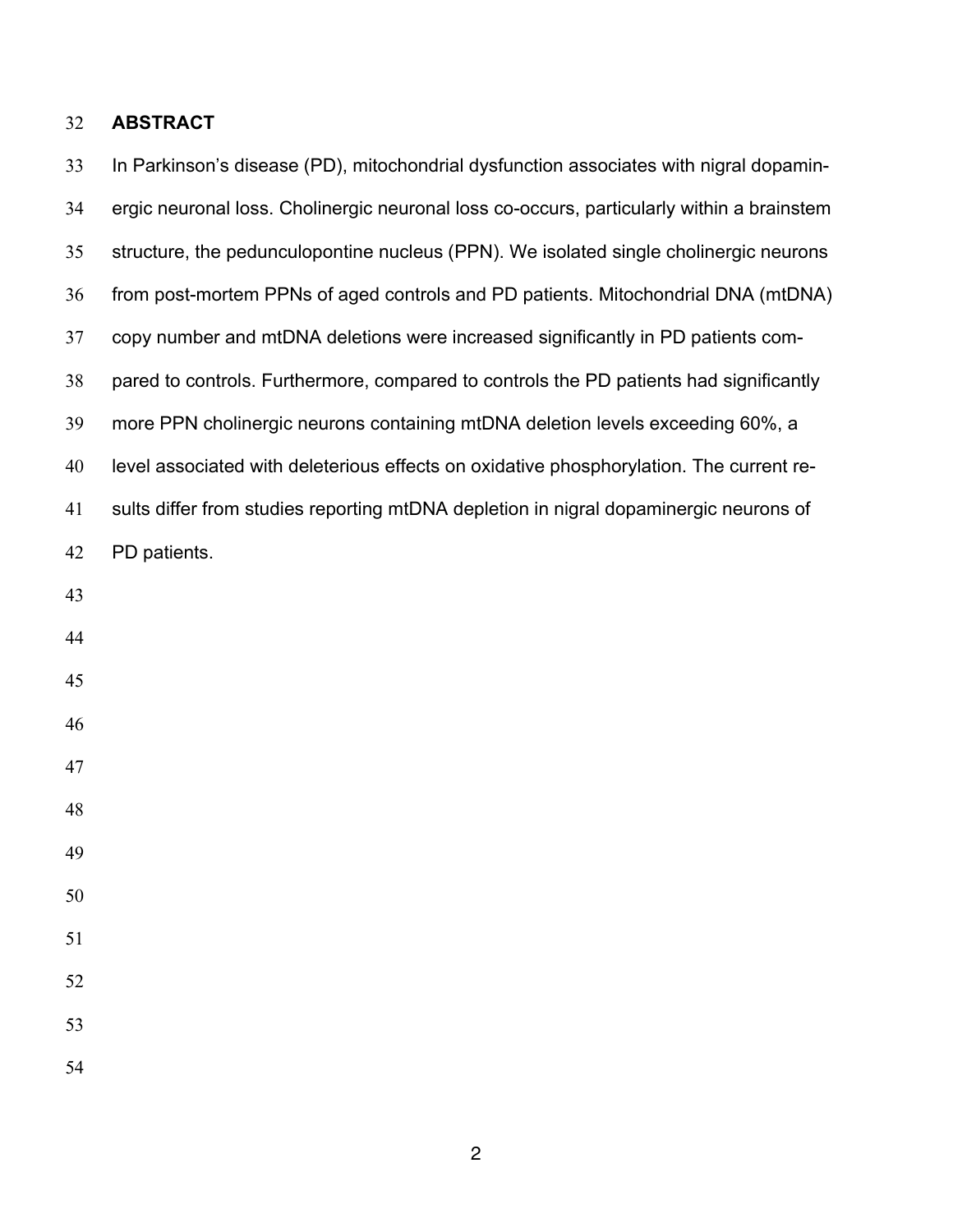# **1. Introduction**

 Parkinson's disease (PD) patients typically present with tremor, bradykinesia and rigid- ity, the onset and progression of which associate with selective loss of nigro-striatal do-58 paminergic neurons.<sup>1</sup> Interest has grown as to the role of non-dopaminergic neurotrans- mission in PD. Cholinergic degeneration, affecting the basal forebrain, the nucleus ba- salis of Meynert and a rostral brainstem structure called the pedunculopontine nucleus (PPN), associates with the onset and development of 'axial' signs and cognitive impair-62 ment seen in PD patients.<sup>2-4</sup> Surviving (but susceptible) cholinergic neurons in these nu-63 clei contain aggregated  $\alpha$ -synuclein fibrils, forming Lewy bodies and Lewy neurites, a 64 neuropathological hallmark of PD.

65 The links between mitochondria and PD patho-etiology are well studied.<sup>5</sup> This com- menced in the 1980s when the potent respiratory chain inhibitor 1-methyl-4-phenyl- 1,2,3,6-tetrahydropyridine (MPTP), serving as a prodrug to the neurotoxin MPP+, was 68 shown to cause parkinsonism in illicit drug users, through to identification of complex-I- mediated reactive oxygen species forming within PD brains<sup>7</sup> and continuing with inher- ited and somatic mitochondrial DNA (mtDNA) variants that were shown to affect PD 71 risk. $8-10$  Additionally, changes in mitochondrial DNA copy number (mtCN) was shown to associate with PD pathology, with vulnerable dopaminergic neurons showing depleted 73 levels of wild-type mtCN. $11,12$ 

 Recently, we showed that several mitochondrial respiratory chain proteins are sig- nificantly up-regulated in gamma-aminobutyric acid(GABA)ergic and glycinergic PPN neurons from PD post-mortem brains. $3$  Conversely, in the same patients, there was a marked reduction of these mitochondrial proteins in the cholinergic neurons of the PPN,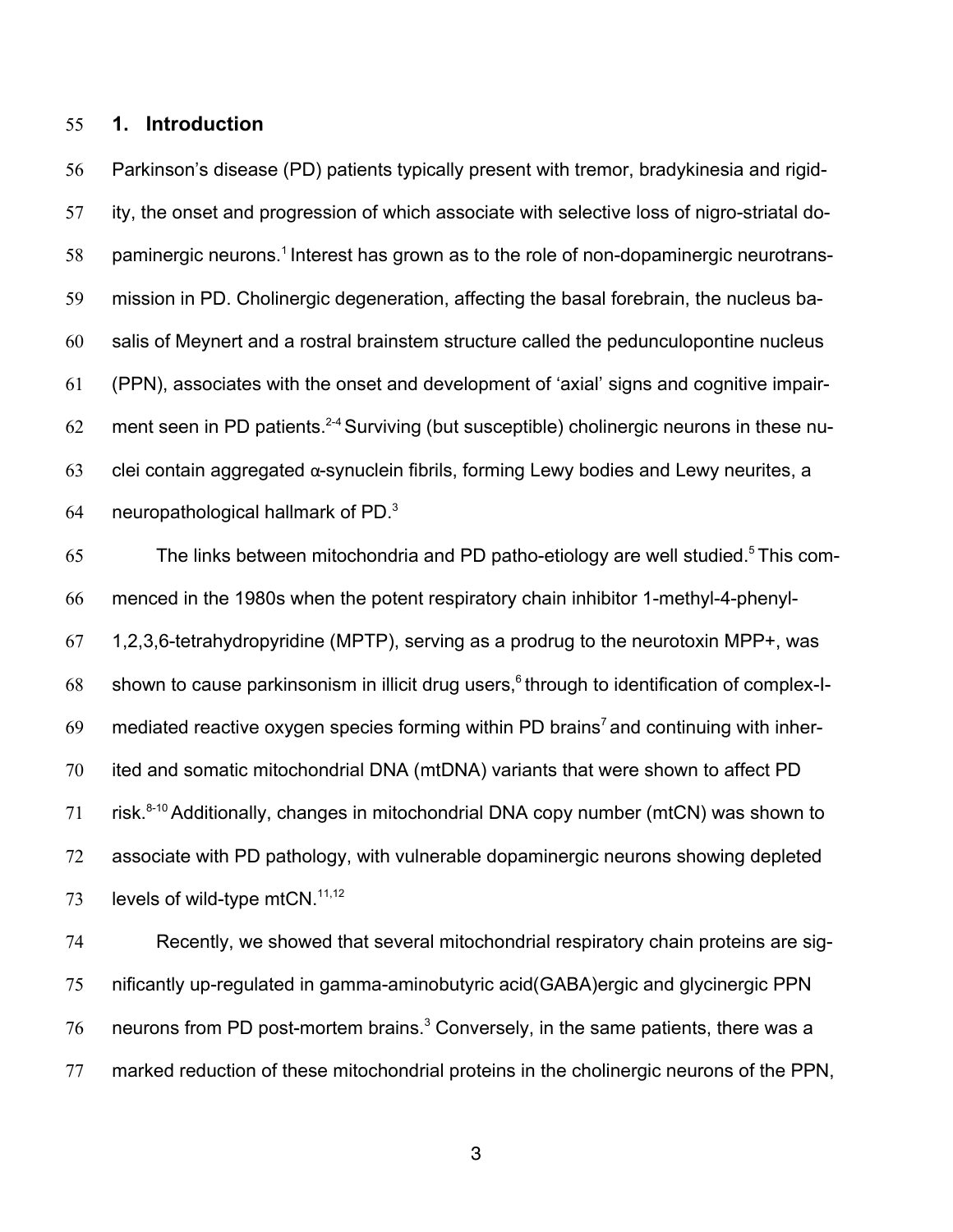suggesting mitochondrial injury. Moreover, we observed a significant reduction in mito- chondrial mass across all three neuronal types, with the most pronounced loss seen in 80 PPN cholinergic neurons.<sup>3</sup> Given the links between PPN cholinergic neuronal deteriora- tion, mitochondrial function and the development of PD, we investigated the role of mtDNA maintenance and stability in cholinergic neurons from the PPN of PD patients and controls.

## **2. Materials and Methods**

 *Subjects:* Post-mortem human brains (n=6 controls; n=6 PD; male:female ratio: 5:1) were obtained from the Newcastle Brain Tissue Resource in Newcastle upon Tyne, UK, which is covered by Newcastle University's Human Tissue Authority license. Ethical approval was granted for this study in 2016 by the Newcastle and North Tyneside Local Research Ethics Committee. All tissue donors gave written informed consent during life. All cases were assessed locally by a Neuropathologist and met the UK-PD Society's brain bank criteria for diagnosing PD. None of the control cases met such criteria and also did not meet operational criteria for diagnosing Alzheimer's disease, with control 93 brains that showed only minimal, age-related tau and  $\beta$ -amyloid pathology. The mean ( $\pm$  standard error of the mean (S.E.M.)) for post-mortem interval (PMI) was 21±4 hours (hrs) 95 for PD cases and 20 $\pm 3$  hrs for controls. The mean ( $\pm$  S.E.M.) age of death was 76 $\pm 3$  years for PD cases and 84±7 years for controls. Between PD and control cases there was no statistically significant differences in PMI or age of death  $(6.98)$  ( $p=5.2\times10^{-1}$  and  $p=2.3\times10^{-1}$ , respectively; independent Student's *t*-test). The mean disease duration for the PD cohort was 8±2 years.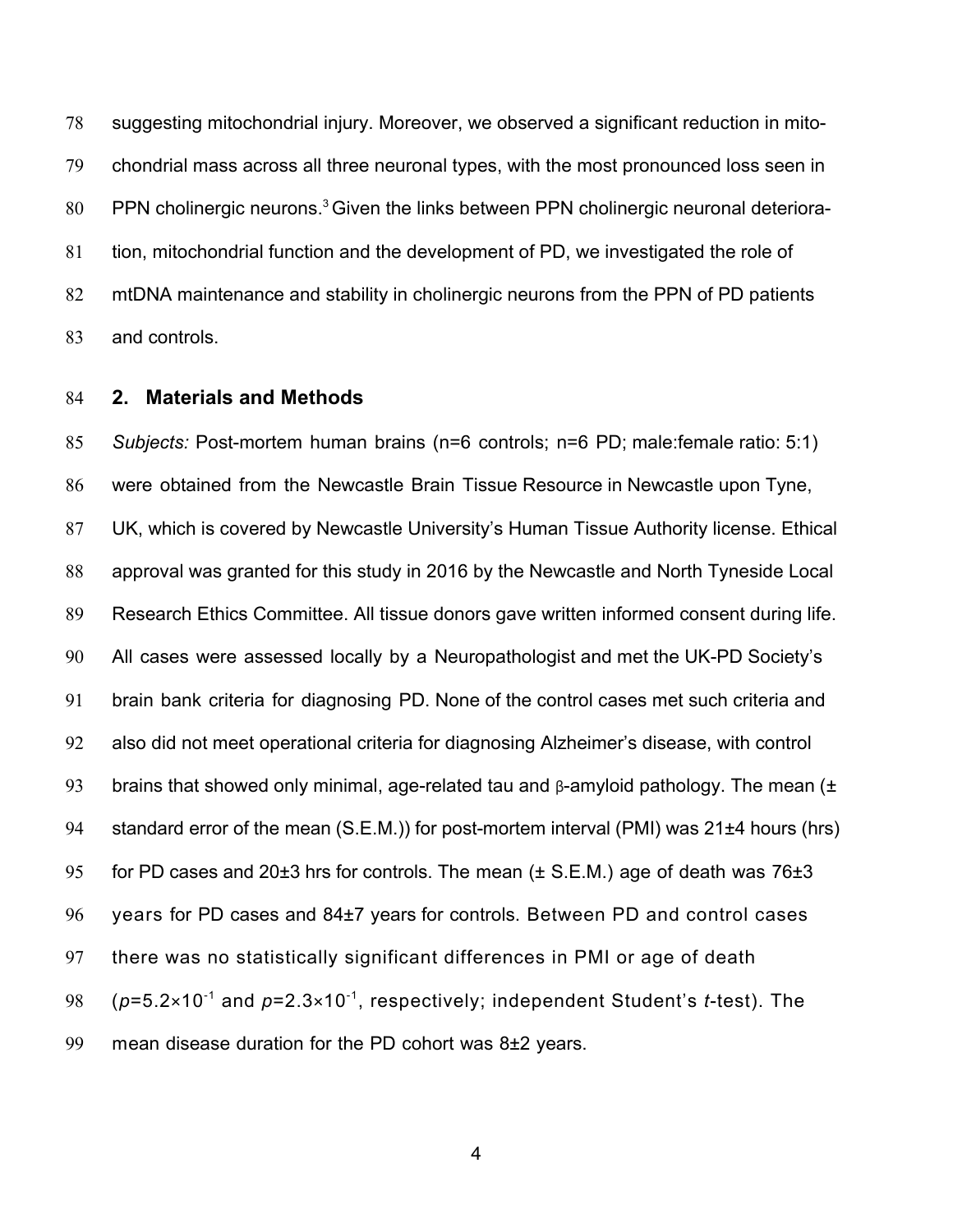*PPN identification:* Serial sections (20 μm) were cut from the left hemisphere of PPN- containing brain blocks, using a cryostat (Bright Instrument Company Ltd., UK). To dis- tinguish the PPN, pairs of sections (first and last in series) for each case were stained with Haematoxylin and Eosin (H&E) (Fig. 1A) and Luxol Fast Blue (LFB) (Fig. 1B), using standard protocols. Paired stained sections were then used to define the PPN's bound- aries, noting neighboring neural structures, including the lateral lemniscus (LL), medial 106 Iemniscus (ML) and superior cerebellar decussation (SCD). $^{13}$ 

 *Single cell isolation:* To immunohistochemically stain cholinergic neurons in PPN-con- taining brain tissue sections, the sections were air-dried for 30 min at room temperature (RT) and then fixed for 20 min in 4% paraformaldehyde (PFA) dissolved in phosphate buffered saline (PBS). The sections were washed with PBS before blocking with 5% normal rabbit serum (S-5000; Vector laboratories, UK) for 30 min, then incubated for 2 hrs at RT with a primary antibody detecting choline acetyltransferase (ChAT, polyclonal goat, 1:150; AB 144P, Millipore, USA). After further washing in PBS, the secondary anti- body (peroxidase horse anti-goat, 1:200; PI-9500, Vector laboratories, UK) was applied for 1 hr at RT. Following washes in PBS, 3,3',5,5'-tetramethylbenzidine (TMB) stabilized chromagen (Invitrogen, UK), a substrate of horseradish peroxidase that oxides to form a blue chromagen, was applied to the sections for 10 min at RT and then rinsed well with distilled water. All antibody and serum dilutions were made using Tris Buffered Saline (TBS). Individual PPN cholinergic neurons were isolated using the P.A.L.M. MicroBeam Laser-Capture Microdissection system coupled to an inverted Zeiss microscope (Axio-vert 200M, Carl Zeiss, Germany), and individually placed into adhesive cap microfuge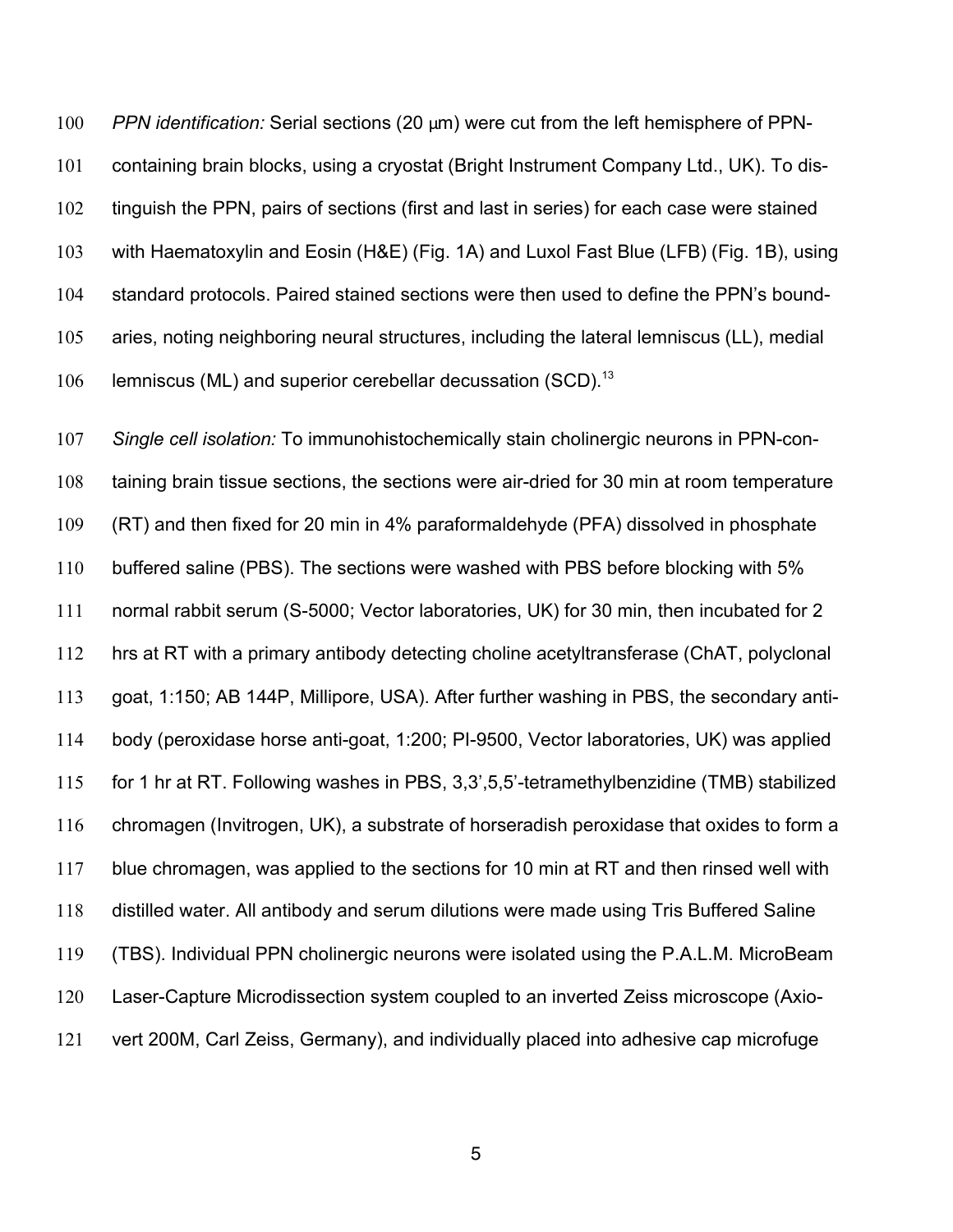tubes (Carl Zeiss, Germany) containing lysis buffer consisting of 50mM Tris-Hydrochlo-

ride with 1% Tween 20 (pH 8.0) and 20mg/ml proteinase K (Thermo Fisher Scientific,

UK). Each lysis was immediately centrifuged at 13,000 revolutions/min and subse-

quently incubated at 55°C for 16 hrs, followed by incubation at 95°C for 10 min. In total,

144 neurons were isolated (n=72 controls; n=72 PD).

127 mtDNA *analysis:* Quantification of mtDNA was performed as previously described,<sup>14</sup> via 128 a probe-based<sup>11</sup> multiplex Tagman quantitative polymerase chain reaction (qPCR) to amplify the mitochondrial genes *MTND1* and *MTND4.* mtCN was calculated by absolute quantification of *MTND1*, using the standard curve method, with serial dilutions of PCR- generated templates. PD and control samples (assayed in triplicate) were randomly as-signed to each run to limit run-specific stratification.

 *Statistical analysis:* Data were analyzed using SPSS (version 22, SPSS Inc., USA) with 134 data-appropriate tests (detailed in text). Statistical significance was set at  $p < 5 \times 10^{-2}$ . The choice of which analyses to apply was based on the data type. A correlative analysis was used when two continuous variables were present, for example mtCN and PMI. A one-way ANOVA was used where there was greater than two categories whose means were to be compared, i.e. mtCN versus Braak stage (0-4). Data are expressed as the mean ± S.E.M. The raw mtCN data is available on request

# **3. Results**

 Comparison of mtDNA levels from single PPN cholinergic neurons showed a signifi-142 cant increase in mtCN in PD cases compared to controls  $(p=2.9\times10^{-2}$ , two-way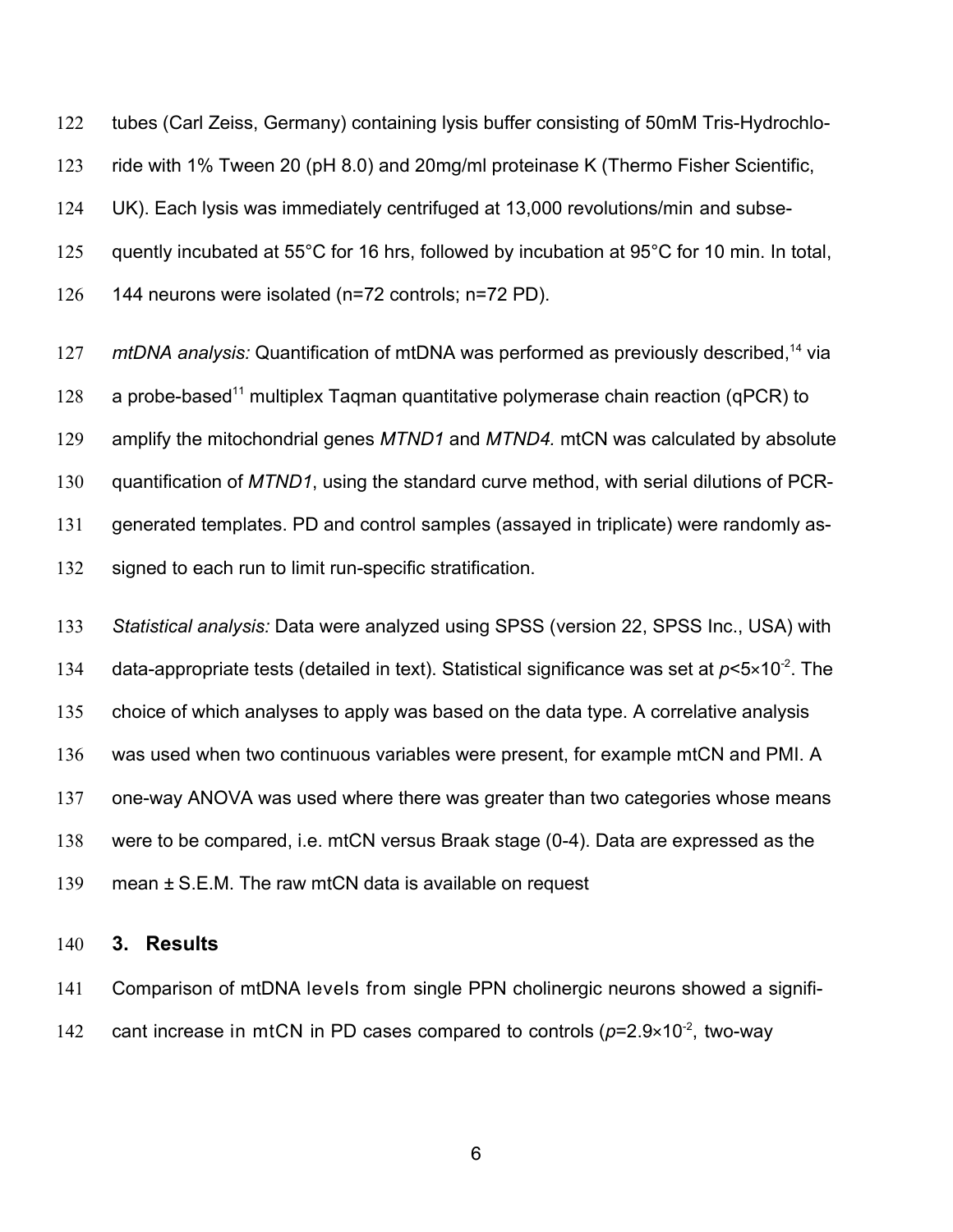ANOVA, PD mean = 10,706±1,441 versus control mean = 7,017±825; Fig. 2A). Im- portantly, no correlation was found between PMI and mtCN in either PD cases or con-145 trols ( $p=5.1\times10^{-1}$  and  $p=8.7\times10^{-1}$  respectively, linear regression analysis). Furthermore, 146 no significant association was detected between mtCN and PD duration  $(p=9.7\times10^{-1},$ 147 linear regression analysis) nor mtCN and Braak stage  $(p=3.1\times10^{-1})$ , one-way ANOVA; Fig. 2B).

 mtDNA deletion levels were also significantly increased in PD cases com-150 pared to controls  $(p=2.5\times10^{-2})$ , two-way ANOVA, PD mean = 21.60 $\pm$ 3.04% versus con- trol mean = 17.15±1.99%; Fig. 2C). Again, no correlation was found between PMI and 152 mtDNA deletions in neither cases nor controls  $(p=9x10^{-2}$  and  $p=3.4x10^{-1}$  respectively, linear regression analysis). However, mtDNA deletion levels correlated with higher 154 Braak staging in PD patients ( $p=3\times10^{-3}$ , one-way-ANOVA; Fig. 2D). Stratification of indi- vidual neurons into high- (i.e. >60% at which level they are likely to exhibit a pathologi-156 cal phenotype<sup>8</sup>) and lower mtDNA deletion levels (i.e.  $\leq 60\%$ , and therefore less likely to exhibit a pathological phenotype), revealed that PD cases harbored a disproportionately higher number of PPN cholinergic neurons with high mtDNA deletion load compared 159 to controls  $(p<1\times10^{-4})$ , Fisher's exact test; Fig. 3A).

 Thus, unlike recent studies performed on substantia nigra pars compacta (SNpc) dopaminergic neurons taken from post-mortem PD brains, and which reported mtCN 162 depletion,  $6,9,10,12$  the current findings relating to single PPN cholinergic neurons showed significantly elevated mtCN and mtDNA deletion levels in PD patients compared to con- trols. We investigated this relationship further by using linear regression analysis. A sig-nificant negative correlation was observed between mtCN and mtDNA deletion levels in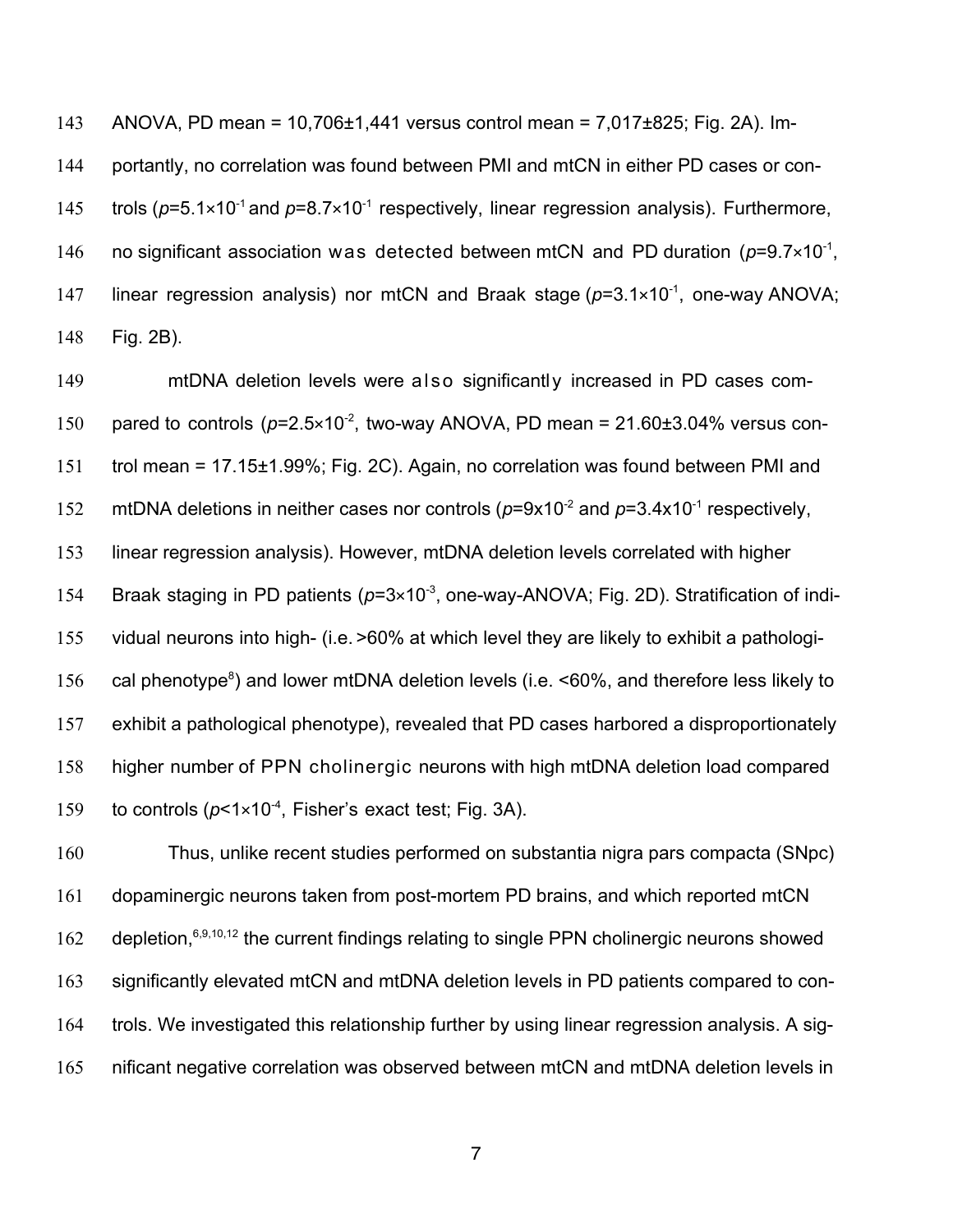166 neurons taken from controls ( $r=-2.5x10^{-1}$ ,  $p=4.9x10^{-2}$ ), this finding resulting from very few neurons having higher levels of mtDNA deletions. When all data points were included, 168 no significant association was detected between deletion levels and mtCN ( $r=5.4x10^{-2}$ , 169  $p=6.7x10^{-1}$ ; Fig. 3A).

 An elevation in mtCN in response to the accumulation of mtDNA deletions might be considered evidence for cells' ability to proliferate mtDNA in order to maintain a criti- cal number of wild-type mtDNA molecules to support a variety of physiological pro- cesses. This regression analysis was repeated, by excluding neurons containing lower deletion levels (30%), as at these lower levels the neuroprotective processes might not 175 have been triggered yet, thereby inhibiting the ability to detect a correlation between the two variables. The exclusion of neurons with lower mtDNA deletion levels did not reveal 177 a significant relationship between deletion levels and mtCN ( $r=0.23$ ,  $p=4\times10^{-1}$ ; Fig. 3B). Taken together, our study reveals an elevation of mtCN and mtDNA deletion levels in PD patients compared to controls; however, a correlation was not detected between mtCN and mtDNA deletion levels in the single cholinergic neurons of the PD patients.

#### **4. Discussion**

 This is the only study to date that characterizes mtCN and mtDNA deletion levels in cho- linergic neurons of the PPN, a neuronal population that is highly vulnerable to cell death in PD patients. The aim was to better understand the role that mtDNA changes play in the loss of PPN cholinergic neurons in PD, which has been shown to be pivotal in the onset and progression of motor and non-motor PD symptoms.

Our investigations revealed that in remaining PPN cholinergic neurons of PD pa-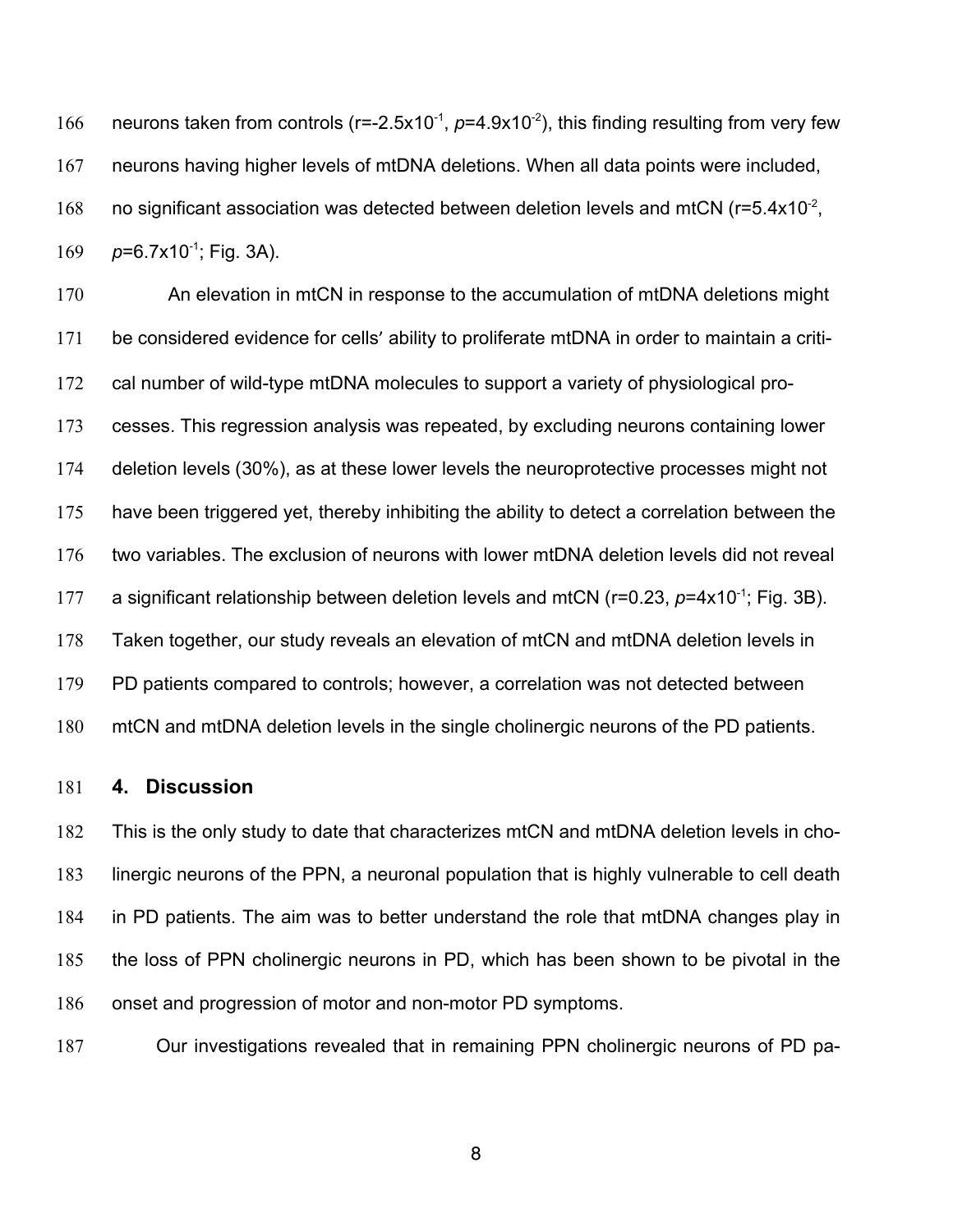tients mtCN is increased compared to controls. This is in contrast to studies which re- ported decreased mtCN levels within remaining SNpc dopaminergic neurons in PD post-190 mortem brains,<sup>8,11,12,15</sup> suggesting for neuronal-type and brain region-specific responses to accumulation of mtDNA mutations in PD patients. However, similar to previous studies 192 performed on SNpc dopaminergic neurons, $8,11,12,15$  our data indicate that mtDNA deletions are increased in PD patients compared to controls. Importantly, we show that in PD pa- tients there is a substantial increase in the number of PPN cholinergic neurons contain- ing >60% mtDNA deletion levels, making it highly likely that these neurons should mani-196 fest a respiratory chain deficiency.

 Our data shows that cholinergic neurons in the PPN, in contrast to reports of deple-198 tion in the SNpc of PD cases,  $8,11,12,15$  appear to increase their mtCN in response to rising deletion levels. This raises the hypothesis that the PPN has a compensatory mechanism 200 designed to maintain a pool of wild-type mtDNA molecules that is not present in the SNpc, 201 or alternatively that the dopaminergic neurons of the SNpc are more vulnerable to rising mtDNA deletion levels than the cholinergic neurons of the PPN. The former appears to 203 be supported by our data, as we detected a seemingly overall elevation in mtCN in the PD patients who also had higher deletion levels (Figs. 2A & B). This may reflect an ina-205 bility by PPN cholinergic neurons to maintain the required level of wild-type mtDNA past 206 the threshold deletion level, or might result from the smaller number of neurons with high levels of mtDNA deletions which we observed here. Nevertheless, this exploratory obser-vation should be explored further in future studies.

 Although not a conclusive indicator of PD, Braak staging indicates disease ad-210 vancement.<sup>16</sup> In this study, we identified a significant difference between high mtDNA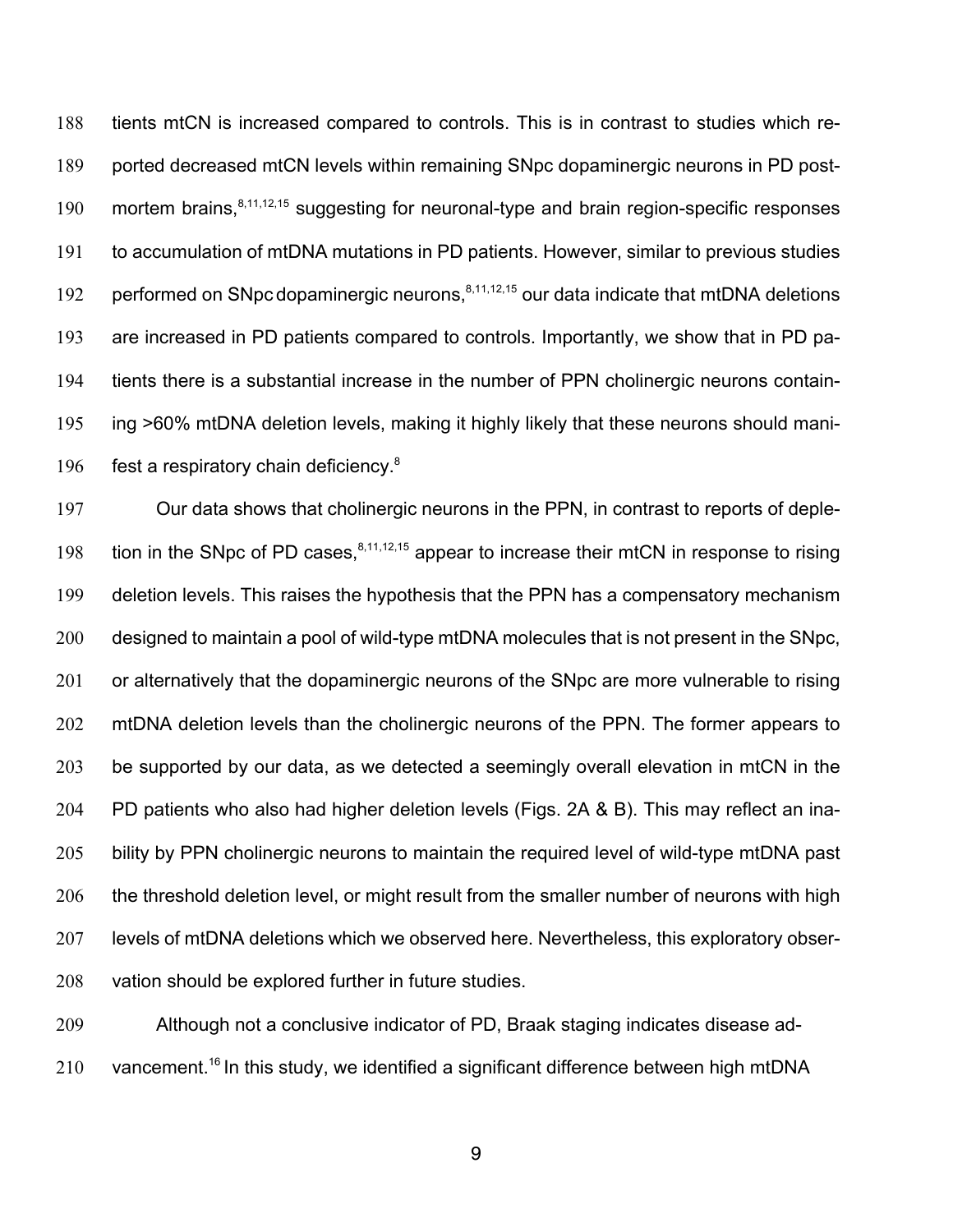deletion levels and advanced Braak staging, supporting the hypothesis that mtDNA de- letions within PPN cholinergic neurons contribute to PD progression. This is similar to SNpc dopaminergic neurons in PD patients, where Lewy body abundance, associated with advanced Braak staging, coincided with increased mtCN, which was hypothesized as a possible compensatory response against deficient levels of adenosine triphosphate  $\,($  ATP).<sup>17</sup> In the current study, we found no significant difference in PPN cholinergic neu- ronal mtCN values between the different Braak stages; however, this is an area that merits additional investigation in future studies.

 In conclusion, we show increased mtCN and mtDNA deletion levels within remain- ing PPN cholinergic neurons in PD patients compared to controls. We further found sig- nificantly more cholinergic neurons harboring mtDNA deletion levels that associate with a mitochondrial dysfunction in PD, compared to controls. These findings support the 223 view that mtDNA deletions are frequent in PPN cholinergic neurons and that these might play a role in the death of these neurons in PD patients. Critically, the data sug-225 gests that different brain regions and neurochemical cell types vary in their responses to accumulated mtDNA deletions in PD patients, since the data contrasts with prior obser-vations relating to SNpc dopaminergic neurons.

# **Acknowledgements**

 ISP receives grant support from the Rosetrees Trust and the British Pharmacological So-ciety. GH is a Parkinson's UK Senior Research Fellow (F-1202).

 **Abbreviations used:** ATP, adenosine triphosphate; ChAT, choline acetyltransferase; CI, confidence interval; GABA, gamma-aminobutyric acid; H&E, haematoxylin and eosin; hrs, hours; LFB, luxol fast blue; LL, lateral lemniscus; mtCN, mitochondrial DNA copy number;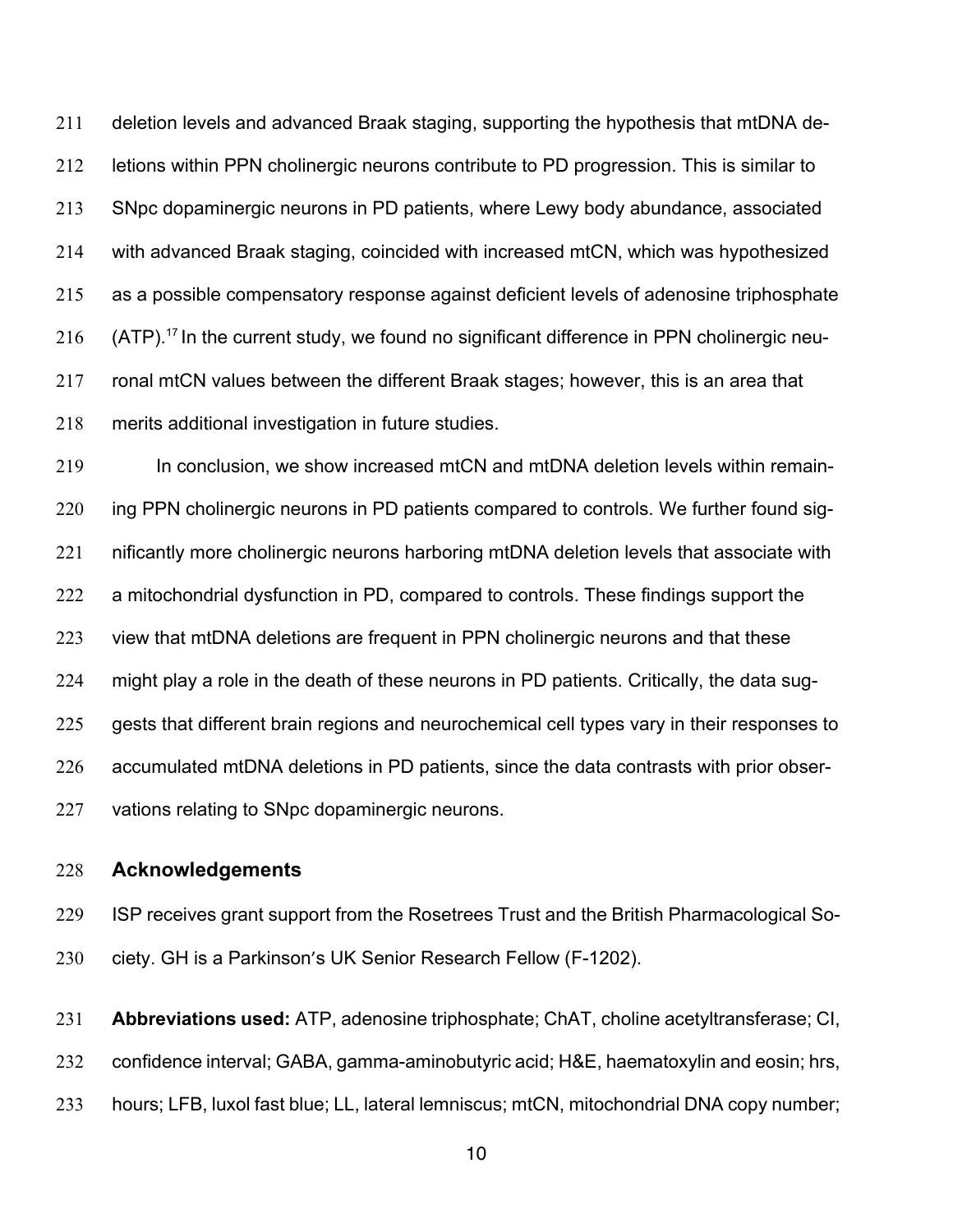| 234 | mtDNA, mitochondrial DNA; ML, medial lemniscus; MPTP, 1-methyl-4-phenyl-1,2,3,6-tet-      |
|-----|-------------------------------------------------------------------------------------------|
| 235 | rahydropyridine; PFA, paraformaldehyde; PBS, phosphate buffered saline; PD, Parkin-       |
| 236 | son's disease; PPN, pedunculopontine nucleus; PMI, post-mortem interval; qPCR, quan-      |
| 237 | titative polymerase chain reaction; RT, room temperature; S.E.M., standard error of the   |
| 238 | mean; SNpc, substantia nigra pars compacta; SCD, superior cerebellar decussation;         |
| 239 | TBS, Tris Buffered Saline; TMB, 3,3',5,5'-tetramethylbenzidine                            |
| 240 | Author Contributions: I.-S.P., J.L.E. and G.H. conceived and designed the project.        |
| 241 | A.G.B., A.P., J.L.E., L.G., C.M.M., G.H., and I.-S.P. collected, analyzed and interpreted |
| 242 | the data. A.G.B., A.P., J.L.E., L.G., C.M.M., G.H., and I.-S.P. wrote the paper.          |
| 243 | Potential Conflicts of Interest: Nothing to report.                                       |
| 244 |                                                                                           |
| 245 |                                                                                           |
| 246 |                                                                                           |
| 247 |                                                                                           |
| 248 |                                                                                           |
| 249 |                                                                                           |
| 250 |                                                                                           |
| 251 |                                                                                           |
| 252 |                                                                                           |
| 253 |                                                                                           |
| 254 |                                                                                           |
| 255 |                                                                                           |
|     |                                                                                           |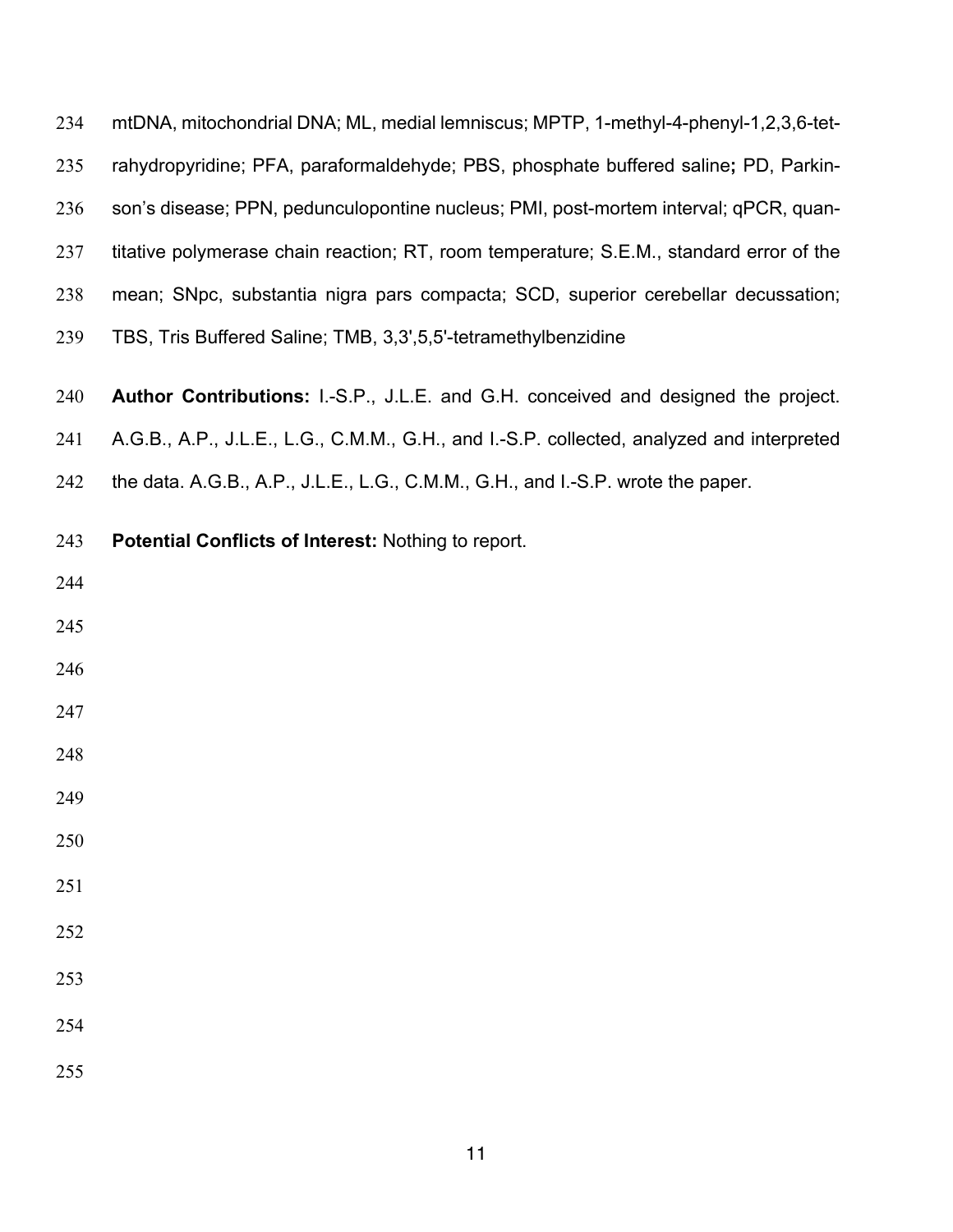## **References**

- 1. Dickson DW. Parkinson's disease and parkinsonism: neuropathology. Cold Spring Harb Perspect Med 2012;2:pii:a009258.
- 2. Hirsch EC, Graybiel AM, Duyckaerts C, Javoy-Agid F. Neuronal loss in the peduncu-
- lopontine tegmental nucleus in Parkinson disease and in progressive supranuclear
- palsy. Proc Natl Acad Sci USA 1987;84:5976-5980.
- 3. Pienaar IS, Elson JL, Racca C, et al. Mitochondrial abnormality associates with type-
- specific neuronal loss and cell morphology changes in the pedunculopontine nucleus
- in Parkinson disease. Am J Pathol 2013;183:1826-1840.
- 265 4. Rinne JO, Ma SY, Lee MS, et al. Loss of cholinergic neurons in the pedunculopontine nu-
- cleus in Parkinson's disease is related to disability of the patients. Parkinsonism Relat Dis-ord 2008;14:553–557.
- 5. Schapira AH. Mitochondria in the aetiology and pathogenesis of Parkinson's disease. Lancet Neurol 2008;7:97-109.
- 6. Davis GC, Williams AC, Markey SP, et al. Chronic parkinsonism secondary to intra-
- venous injection of meperidine analogues. Psychiatry Res 1979;1:249-254.
- 7. Blesa J, Trigo-Damas I, Quiroga-Varela A, et al. Oxidative stress and Parkinson's disease. Front Neuroanat 2015;9:91.
- 8. Bender A, Krishnan KJ, Morris CM, et al. High levels of mitochondrial DNA deletions
- in substantia nigra neurons in aging and Parkinson disease. Nat Genet 2006;38:515- 517.
- 277 9. Elstner M, Morris CM, Heim K, et al. Single-cell expression profiling of dopaminergic
- neurons combined with association analysis identifies pyridoxal kinase as Parkin-
- son's disease gene. Ann Neurol 2009;66:792-798.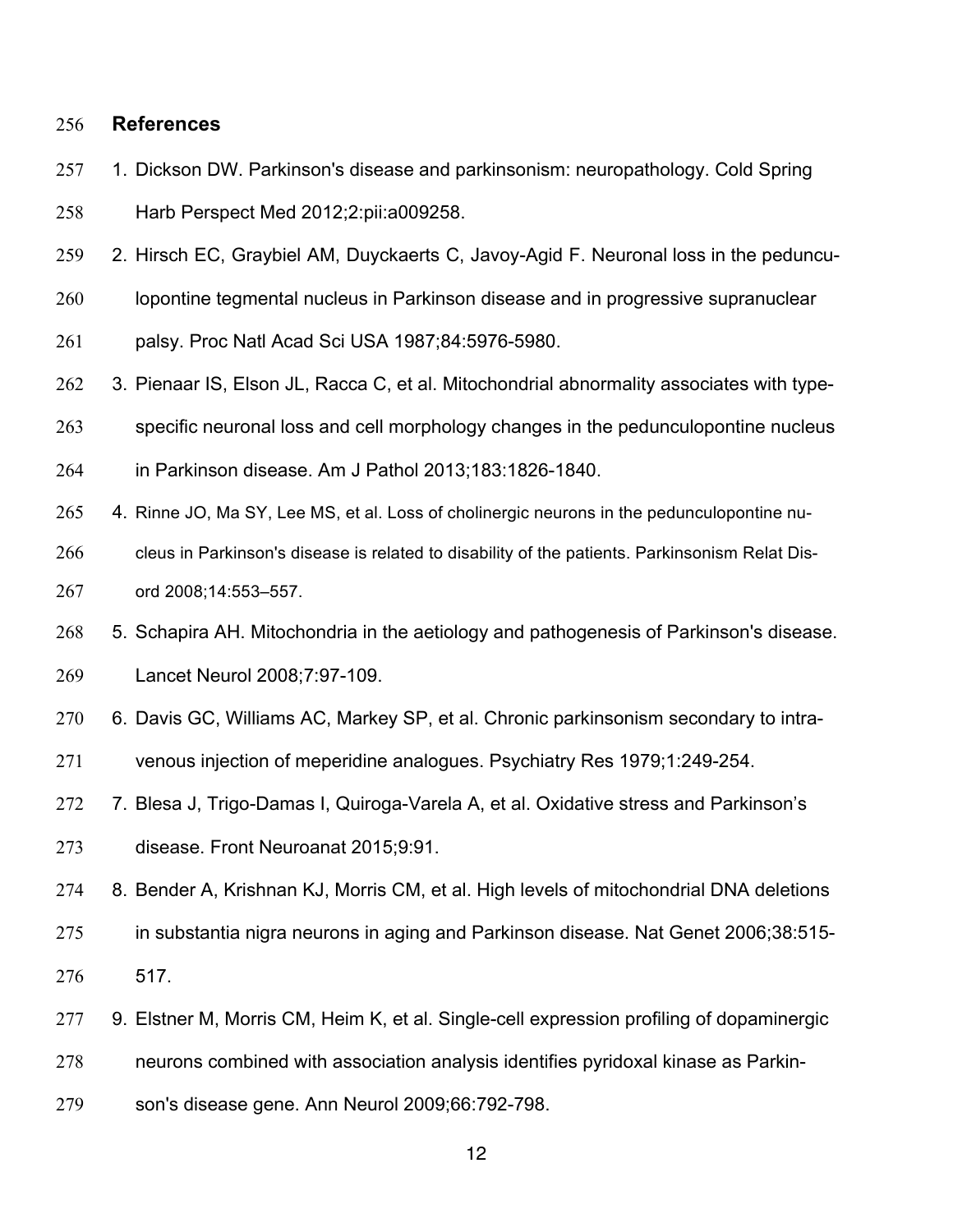| 280 | 10. Hudson G, Gomez-Duran A, Wilson IJ, et al. Recent mitochondrial DNA mutations |
|-----|-----------------------------------------------------------------------------------|
| 281 | increase the risk of developing common late-onset human diseases. PLoS Genet      |
| 282 | 2014;10:e1004369.                                                                 |

- 11.Pyle A, Anugrha H, Kurzawa-Akanbi M, et al. Reduced mitochondrial DNA copy
- number is a biomarker of Parkinson's disease. Neurobiol Aging 2016;38:216.e7-10.
- 12.Dölle C, Flønes I, Nido GS, et al. Defective mitochondrial DNA homeostasis in the substantia nigra in Parkinson disease. Nat Commun 2016;7:13548.
- 13.Fournier-Gosselin M-P, Lipsman N, Saint-Cyr JA, et al. Regional anatomy of the pe-
- dunculopontine nucleus: relevance for deep brain stimulation. Mov Disord
- 2013;28:1330-1336.
- 14.He, L, Chinnery PF, Durham SE, et al. Detection and quantification of mitochondrial
- DNA deletions in individual cells by real-time PCR. Nucleic Acids Res 2002;30:e68.
- 15.Grünewald A, Rygiel KA, Hepplewhite PD, et al. Mitochondrial DNA depletion in res-
- piratory chain-deficient Parkinson disease neurons. Ann Neurol 2016;79:366-378.
- 16.Burke RE, Dauer WT, Vonsattel JP. A critical evaluation of the Braak staging
- scheme for Parkinson's disease. Ann Neurol 2008;64:485-491.
- 17.Yu-Wai-Man P, Sitarz KS, Samuels DC, et al. OPA1 mutations cause cytochrome c
- oxidase deficiency due to loss of wild-type mtDNA molecules. Hum Mol Genet 2010;19:3043-3052.
- 18.Mesulam M-M, Mufson EJ, Wainer BH, et al. Central cholinergic pathways in the rat:
- An overview based on an alternative nomenclature (Ch1-Ch6). Neuroscience
- 1983;10:1185-1201.
-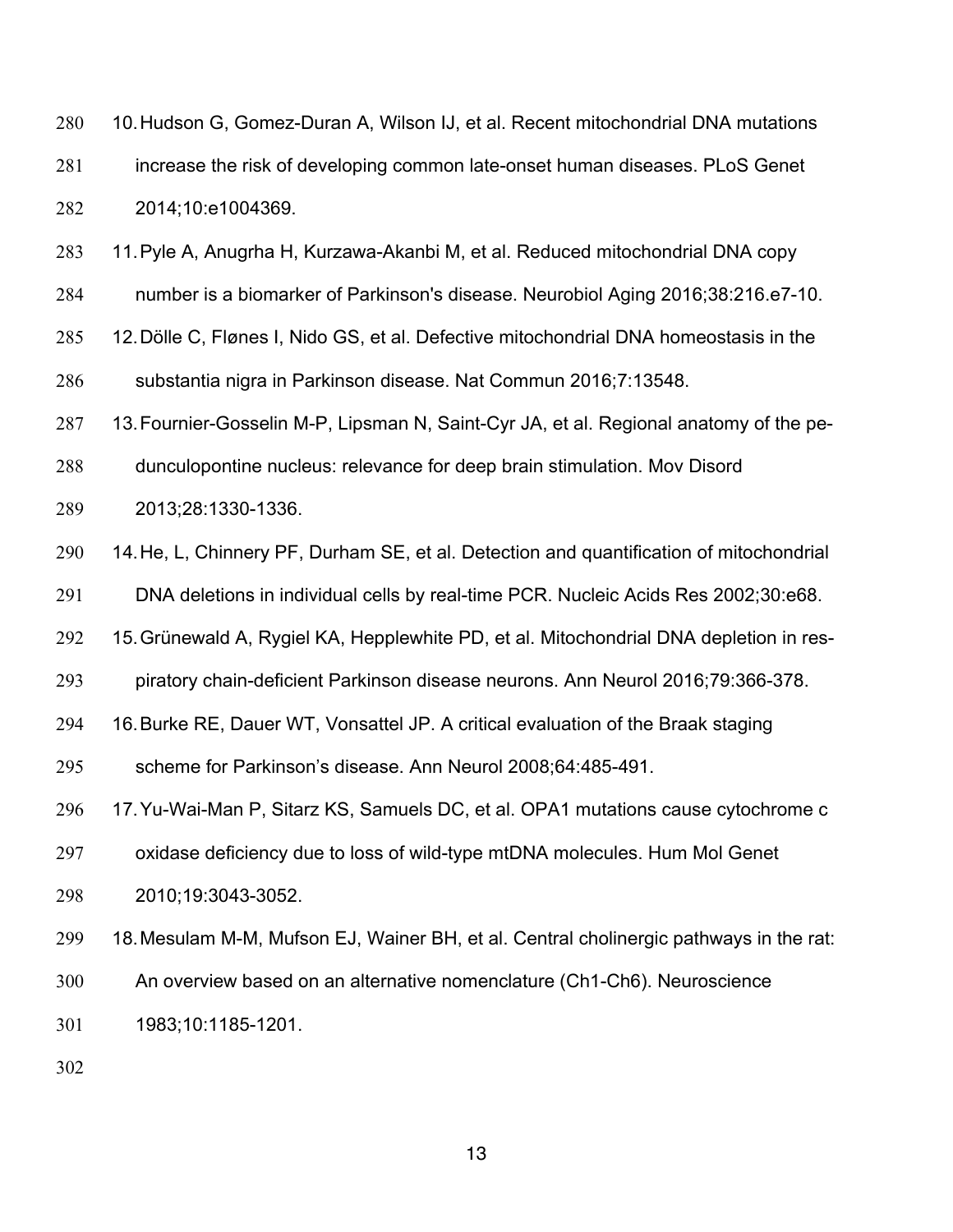## **Figure and table legends:**

 **Figure 1:** A low (2.5× air-based) objective lens was used to capture tiled images, **(A)** representing the most rostral and **(B)** immediately adjacent section, along the rostro- caudal axis that cryostat sections were collected. The PPN and surrounding neural structures were visualized with **(A)** H&E and **(B)** LFB staining. Mapped outlines indicate the anatomical location of the PPN in relation to major surrounding structures, including the LL, ML and SCD. The insets show magnified (20× air-based objective) images of the **(Ai)** H&E and **(Bi)** LFB stained sections, illustrating the Ch5 cholinergic neurons of the PPN.<sup>18</sup> Scale bars: **(A, B)** 500 μm and **(Ai, Bi)** 75 μm. **(C)** Isolation of individual choliner- gic neurons from the PPN, using laser-assisted microdissection. **(Ci)** Prior to dissection, individual cholinergic neurons were viewed with a Brightfield inverted microscope (Carl Zeiss) at high (40×) magnification. Neurons were collected based on ChAT immunore- activity and typical morphology. Neurons were manually circumscribed by using the "draw shape" tool of the software interface. **(Cii)** Laser energy pulses were then applied to separate out an outlined neuron from the surrounding tissue. **(D)** Successful cell cap- ture was confirmed by microscopically viewing the tube's cap, shown at **(Di)** 5× and **(Dii)** 20× magnification. Scale bars: **(Ci, Cii)** 75 µm, **(Di)** 50 µm and **(Dii)** 75 µm.

 **Figure 2: (A)** A data scatter plot shows a significant increase in mtCN in PPN choliner-321 gic neurons of PD compared to controls  $(p=2.9\times10^{-2})$ . There was no significant differ- ence in these values between individual cases, although more stratification was observed between the PD cases ( $p=5.2\times10^{-1}$ ). **(B)** A box plot shows no significant trend 324 between increased mtCN and later Braak stage for the PD cohort  $(p=3.1\times10^{-1})$ . The er-ror bars represent the 95% confidence interval (CI) of the mtCN values for each case.